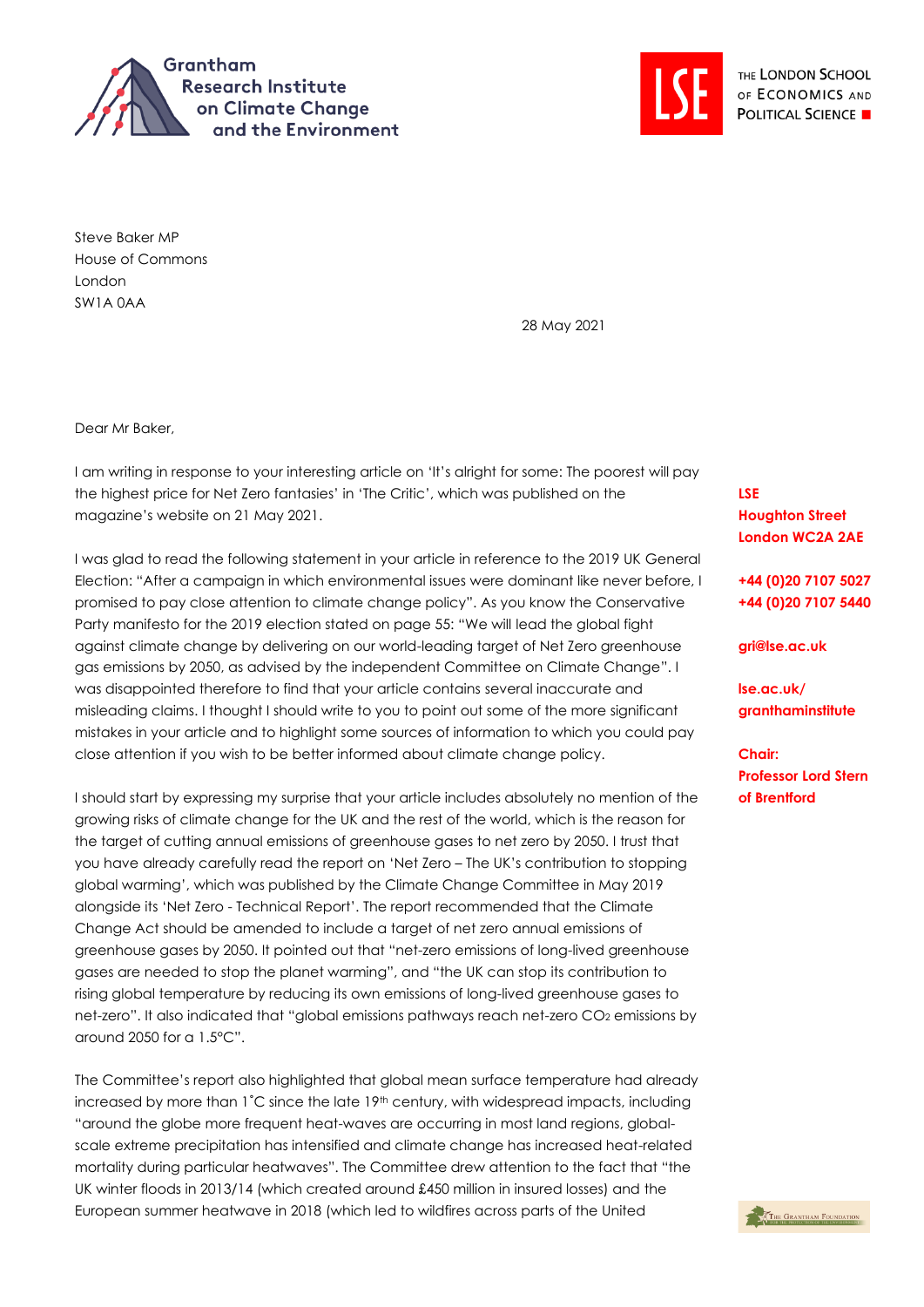Kingdom), were both made more likely by climate change".

I know that this will be of great concern to you as you saw first-hand during winter 2013-14 how many of your constituents in Wycombe suffered during severe flooding. Indeed, river flooding and surface water flooding is a growing threat to your constituents and everyone else in the UK as heavy rainfall becomes more likely due to climate change. You will no doubt be aware that the Met Office's 'State of the UK Climate 2019' found that, for the decade 2010–2019, UK summers were on average 13% wetter than in 1961–1990, and UK winters were 12% wetter than in 1961–1990. Six of the 10 wettest years for the UK since records began in 1862 have occurred since 1998.

Heavy rainfall is not the only impact of climate change that is posing a growing risk to your constituents. The Met Office's 'State of the UK Climate 2019' concluded that all the top 10 warmest years for the UK since records began in 1884 have occurred since 2002. The decade 2010–2019 was on average 0.9°C warmer than 1961–1990. The intensity of heatwaves is increasing, with a higher incidence of days exceeding 34˚C and nights warmer than 20˚C. Such periods of heat kill hundreds of people in the UK each year, and more than 2500 deaths were linked by Public Health England to hot weather in summer 2020. The Met Office points out that the summer of 2018 was the equal-warmest summer for the UK along with 2006, 2003 and 1976. It concluded that climate change has already increased the chance of experiencing a summer as hot as 2018 to between 12 and 25%. With future warming, the probably of summers as hot as in 2018 could be, by mid-century, near to 50%.

I am sure that the failure of your article to mention the growing costs of climate change impacts in the UK was a genuine oversight. But I hope you will acknowledge that climate change impacts are already seriously affecting the UK and pose an increasing threat to lives and livelihoods in your constituency and across the world.

I turn now to your comments about the economics of tackling climate change. Your article claims that the commitment in the Conservative 2019 Election Manifesto to deliver the target of net zero emissions of greenhouse gases by 2050 is "a ruinous economic experiment".

It is certainly true that it could be very costly to reach net zero emissions if the Government adopts policies that are poorly planned and executed. The same is true, of course, of many areas of public policy. On the other hand, robust analysis shows that the size of the investment required to reach net zero emissions, and hence to end the UK's contribution to global warming, could be relatively modest.

Your article does not cite any sources to justify your claims, and I am surprised that you seem unaware of the work of the Climate Change Committee, even though it was explicitly cited in the election manifesto. In its report on 'Net Zero – The UK's contribution to stopping global warming', which was published in May 2019 alongside its 'Net Zero - Technical Report', the Committee noted that the central estimate for the annual resource costs of reaching net zero emissions would be equivalent to between 1 and 2% of GDP in 2050. It also noted that "if innovation exceeds expectations again this cost could be lower". It is important to note that this calculation did not take into account economic benefits through avoided climate change impacts and co-benefits, such as reductions in local air pollution, although the Committee pointed out that "benefits could partially or fully offset costs".

The Committee updated its analysis of the costs in its report on 'The Sixth Carbon Budget: The UK's path to Net Zero', published in December 2020. It concluded: "UK low-carbon investment each year will have to increase from around £10 billion in 2020 to around £50 billion by 2030, continuing at around that level through to 2050. That compares to total investment in the UK of around £390 billion in 2019." This meant that the estimated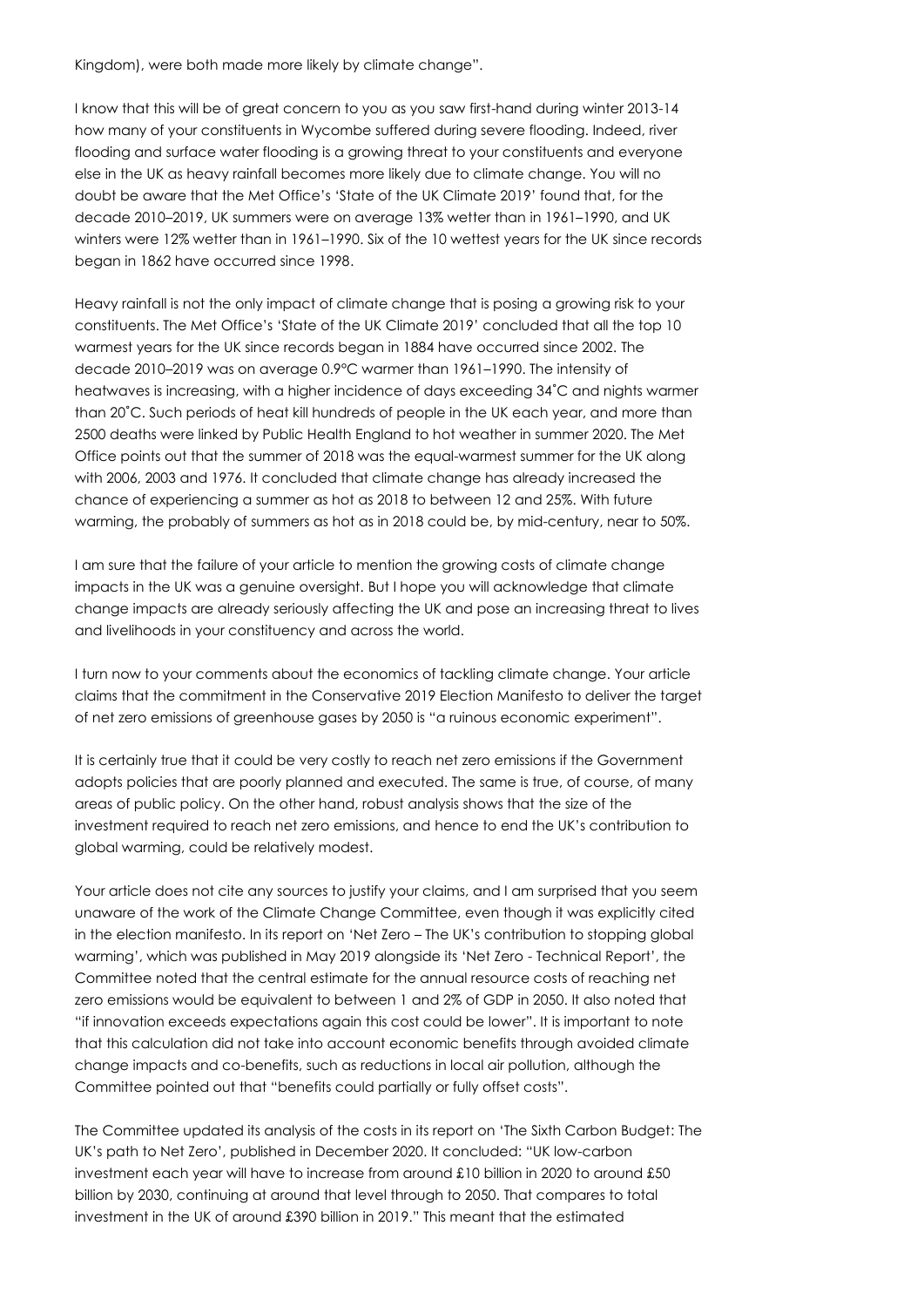annualised resource costs would be equivalent to less than 1% of GDP for the entirety of the period 2020 to 2050.

The report added: "Much of the investment spending can be recouped through lower operating costs. These savings, many of which relate to reduced reliance on imported fossil fuels, will rise to around £35 billion by 2035 and £60 billion by 2050."

While these figures show that the overall impact on the UK economy of reaching net zero emissions by 2050 is likely to be positive, the Committee did note that the costs and benefits may not be evenly distributed within the UK economy, and recommended that Her Majesty's Treasury should carry out its own analysis of the potential implications for economic policy.

The Treasury's 'net zero review' is still ongoing, but it published its interim report in December 2020. Among its conclusions were: "The transition to net zero will create new opportunities for economic growth and job creation across the country. The demand for low-carbon goods and services will encourage new industries to emerge, with the potential to boost investment levels and productivity growth. Moving decisively in areas of comparative advantage could generate export opportunities and establish the UK as global leader across the low-carbon economy. Co-benefits from decarbonisation, such as improved air quality, can also be economically significant. However, reaching net zero will also involve costs and lead to significant structural change."

Its assessment was: "Overall, in the context of the rest of the world decarbonising, the net impact of the transition on growth to 2050 is likely to be small compared to total growth over that period, and it could be slightly positive or slightly negative."

Addressing the costs to households, the Treasury's interim report stated: "Analysis of households' exposure to the transition does not show where the costs will fall. This will depend on a range of factors, including the cost of decarbonising each sector, the availability of alternative low-carbon products and the distribution of new green jobs in the economy. However, government will need to be mindful of these issues as they consider the best way to design policy to support the transition."

As you can see, this assessment contrasts starkly with the unsubstantiated claims in your article that net zero "will mean the end of the comfortable lifestyles we have enjoyed for generations", "only the well-heeled will be able to afford private cars or foreign holidays", and "increasing numbers of people will be unable to take for granted heating their homes".

Your article included some other inaccurate and misleading information about costs for households. For instance, you state: "It's no wonder the drive for renewables has led to electricity prices nearly doubling, a rise that looks likely to continue for decades to come". While you do not specify the period to which you are referring, your statement appears to be wildly untrue. The latest figures published on 29 April 2021 by the Department for Business, Energy and Industrial Strategy of the fuel components of the consumer prices index, in real terms relative to the GDP deflator, show that electricity prices were 28 per cent higher than in 2010. However, reductions in household energy consumption mean that average electricity bills were only 4.2% higher in 2020 than in 2010 in real terms, and 3.5% lower than their peak in 2013.

Your article also states: "The bill for decarbonising the economy is estimated to surpass £100,000 per household. Whitehall claims the number is lower, but won't let anyone see their calculations." This is false. Although you do not cite a source for your figure, it appears to be taken from a press release from the Global Warming Policy Foundation on 24 February 2020, which claimed the cost of achieving the UK's net zero target would "surpass £3 trillion, or